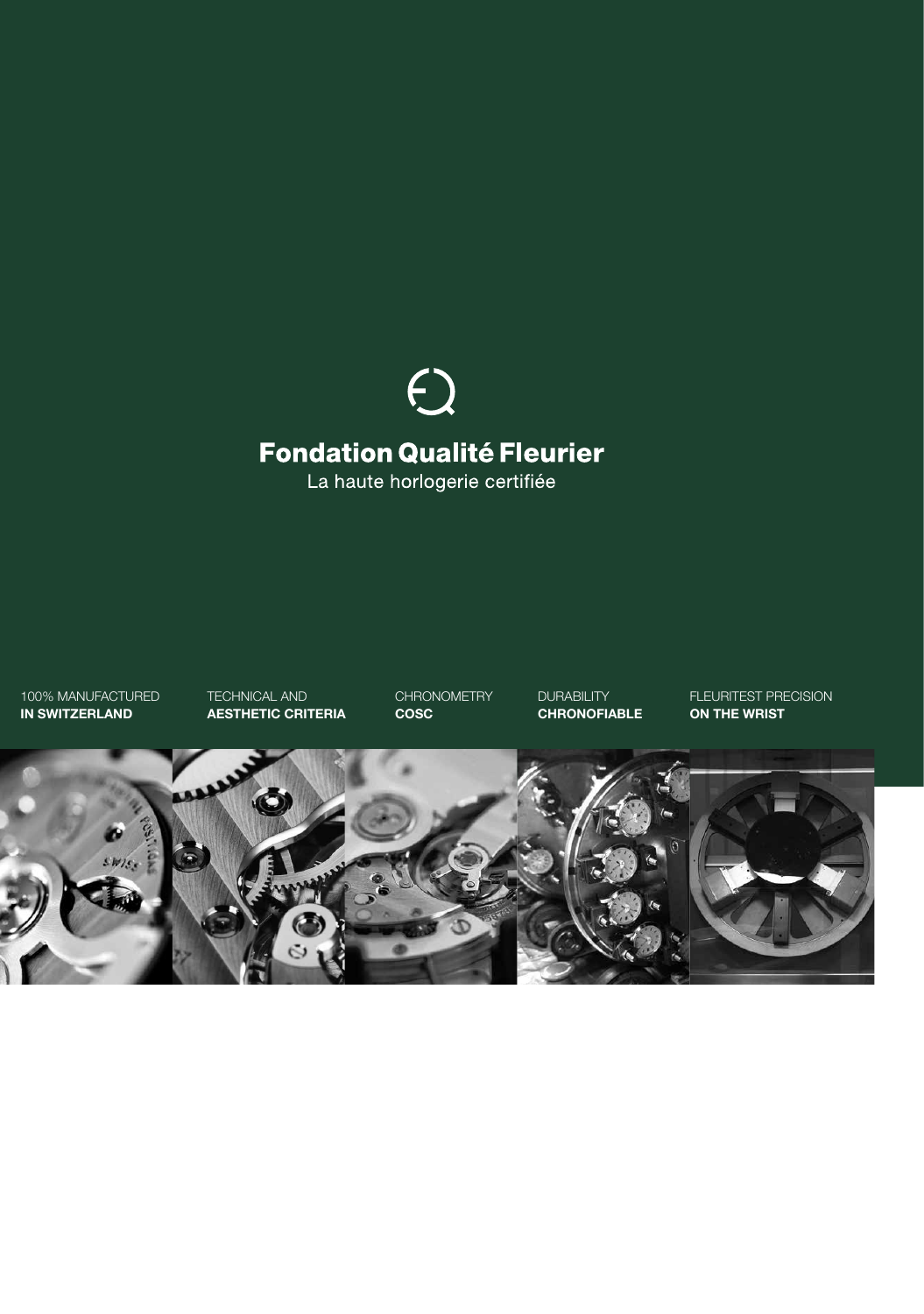#### **An absolute guarantee of quality**

Concepts and terms such as Haute Horlogerie, high-end, precious, luxury or prestige watches are neither strictly defined nor universally accepted within the watchmaking world.

Admittedly, various watchmaking criteria intended to inform or reassure the final customer do exist, and some of them are defined and applied in a suitably strict manner. As yet, however, none of them meets all the expectations that a customer is entitled to have when spending a considerable amount on purchasing an exceptional timepiece.

This situation sometimes generates a certain degree of confusion among customers. It can even in the long term prove an obstacle to the recognition of quality watchmaking to which we have always been so strongly attached, in this land of time-honoured watchmaking traditions.

Based on this situation, the Fleurier Quality Foundation has set itself the ambitious task of uniting within a single certification a series of exclusive demands in order to assure final customers that they are purchasing a watch that features

- **100% manufactured in Switzerland**
- **reliable precision in all circumstances**
- **tested reliability and proven durability**
- **exclusive aesthetic quality of finish**

#### **A guarantee of independence**

The Fleurier Quality Foundation has the support of the public authorities, including the Swiss Federal Government (SECO), the Canton of Neuchâtel, the Municipality of Val-de-Travers, the Val-de-Travers Regional Association, and the Philippe Jéquier Foundation, as well as the brands and Manufactures located in Fleurier: Bovet Fleurier SA, Chopard Manufacture SA, Parmigiani Fleurier SA and Vaucher Manufacture Fleurier SA

#### **100% manufactured in Switzerland**

The certification is exclusively open to Swiss brands that apply for it and meet the

criteria.

## **Clear-cut procedure, historical legitimacy**

The certification procedure is conducted in an objective manner, under the supervision of a Technical Committee that is independent from the participating brands.

> FQF La haute horlogerie certifiée



The right of appeal (arbitration authority) against the decisions of the Technical Committee and the Council of the Foundation is guaranteed.

The following pages illustrate the watchmaking tradition within which the Fleurier Quality Foundation finds its natural place, and the various stages that lead to certification and to the right to use the logo.

#### **FLEURIER QUALITY FOUNDATION HAUTE HORLOGERIE QUALITY CERTIFICATION**

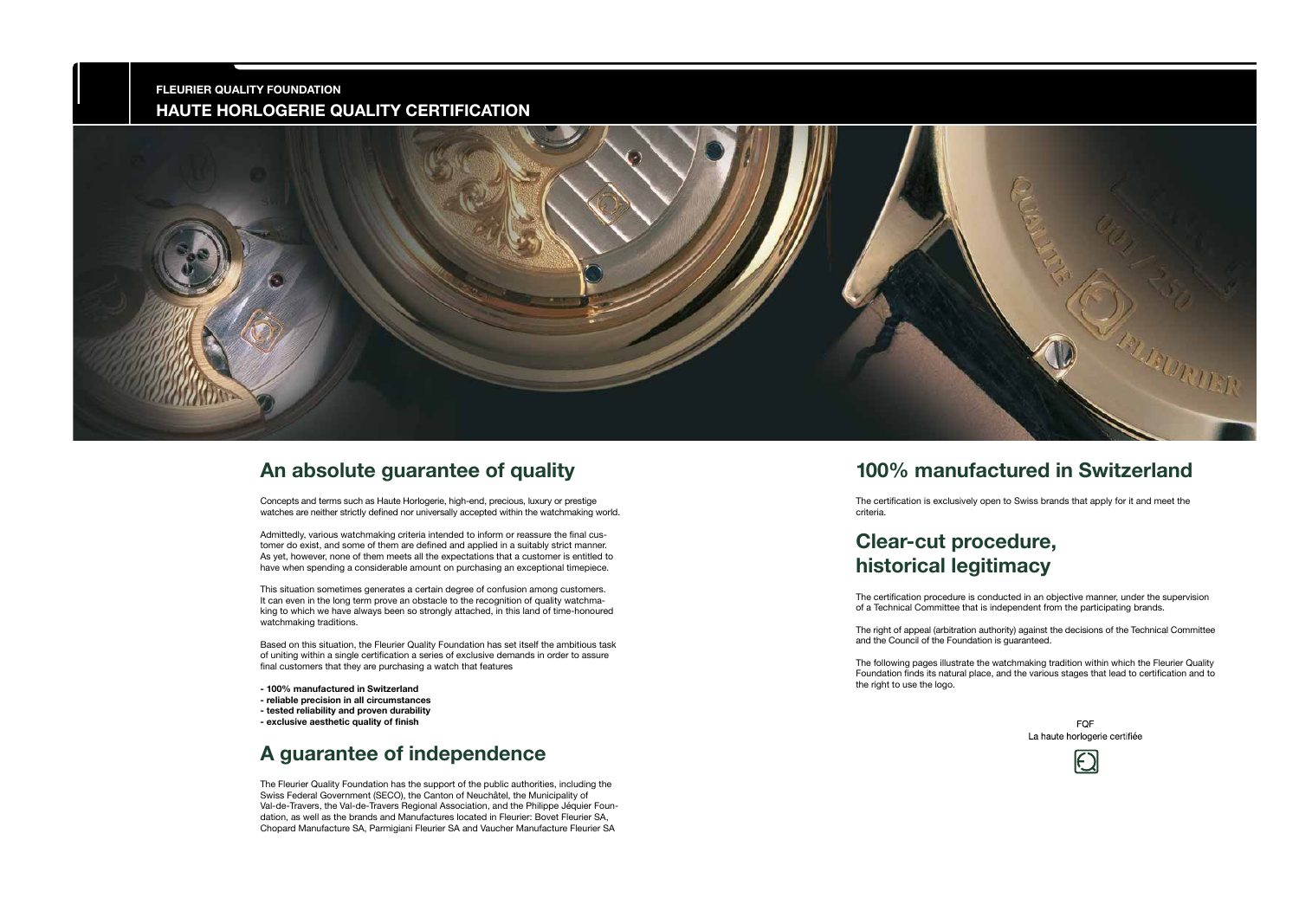**1940** After the severe economic crisis of the 1930s, there are still eight watch manufacturers in Fleurier, including Fleurier Watch Co SA, Bovet frères et Cie SA, and Numa Jeannin SA. Several

|  | 1730<br>1750 | We owe the introduction of watchmaking in Fleurier to David-Jean-Jacques-Henri Vaucher, as<br>early as 1730.                                                                                          |      | other factories ha<br>springs, etc. ress  |
|--|--------------|-------------------------------------------------------------------------------------------------------------------------------------------------------------------------------------------------------|------|-------------------------------------------|
|  | 1794         | This sector grew rapidly and there were already 15 watchmakers in Fleurier by 1750.                                                                                                                   | 1975 | Michel Parmigiani                         |
|  |              | The figure soared to 106, representing a little over 13% of the population.                                                                                                                           | 1989 | Renewal of the B                          |
|  | 1820         | From 1820 onwards, and due to improved trade with China (Canton), Edouard Bovet and his                                                                                                               | 1996 | Founding of Chop                          |
|  |              | brothers gave a spectacular boost to the watchmaking business thanks to the production of<br>Chinese calibres. They held a virtual monopoly over watches imported into China.                         | 2001 | Setting up of the                         |
|  |              | Their example was subsequently followed by other companies based in Fleurier: Vaucher Frères<br>(1848); Edouard Juvet from Buttes, who transferred his workshop to Fleurier in 1844; and the          |      | aesthetic quality of<br>Horlogerie.       |
|  |              | Dimier brothers, who had come from Geneva. After China, other export outlets opened up for the<br>manufacturers of Fleurier, who adapted their production to the demands of these new markets.        | 2003 | Creation of Vauch<br>Parmigiani Mesur     |
|  | 1822         | Edouard Bovet and his brothers Alphonse, Frédéric and Gustave join together in a partnership<br>aimed at developing watch trade in China. The Bovet House is officially created.                      | 2004 | Official launch on                        |
|  | 1830         | Construction in Fleurier of the Bovet headquarters, commonly known as "The Chinese Palace",<br>which in 1905 would become the town hall where the Fleurier Quality Foundation is now based.           | 2006 | Bovet Fleurier aco<br>century $-$ and set |
|  | 1851         | Opening of the first watchmaking school in Fleurier                                                                                                                                                   | 2008 | The Chopard Gro<br>mechanical move        |
|  | 1872         | Over 600 people employed in watchmaking, meaning 23% of the population                                                                                                                                | 2012 | Adoption of a sup                         |
|  | 1887         | Fleurier is home to around thirty watch companies, employing 634 watchmakers who produce<br>watches for many different countries: China, Egypt, Turkey, the United States, England, Spain             | 2014 | 10th anniversary                          |
|  |              | and France are their main markets.                                                                                                                                                                    | 2015 | Launch of Chrono<br>maker and native      |
|  | 1905         | Fleurier establishes itself as the centre of the watch industry in the Val-de-Travers area, its<br>population having doubled in the second half of the 19th century.                                  |      |                                           |
|  | 1920         | Charles-Edouard Guillaume, a native of Fleurier, wins the Nobel Prize for Physics, rewarding his<br>work on iron and nickel alloys. He is the inventor of invar and elinvar, alloys subsequently used |      | In recent years, d                        |

for making springs and balance-springs.

In recent years, depending on the economic outlook, between 600 to 800 watch professionals have been working in Fleurier– and 1500 in the Val-de-Travers as a whole – for watch companies and various related suppliers. Manufactures and brands such as Bovet Fleurier SA, Chopard Manufacture SA, Parmigiani Fleurier SA, Vaucher Manufacture Fleurier SA and the Fleurier Quality Foundation form a major "Swiss Haute Horlogerie" centre/hub.

- andle the production of movement blanks, hands, dials, watch, glasses, sorts, etc.
- i founds the company Parmigiani Mesure et Art du Temps SA.
- Renet-Fleurier SA brand.
- pard Manufacture SA in Fleurier; launch of the Parmigiani Fleurier SA brand
- Fleurier Quality Foundation: one of its purposes is to establish technical and criteria for watch construction, in harmony with the finest principles of Haute
- her Manufacture Fleurier SA and Parmigiani Fleurier SA, both stemming from re et Art du Temps SA.
- $127$  September 2004 of the new FQF certification.
- guires the castle of Môtiers the foundations of which date back to the 14th ts up its workshops there.
- oup creates Fleurier Ebauches, a company dedicated to the production of ements.
- pplementary criteria: 100% manufactured in Switzerland.
- of the FQF certification, Opening of the FQF Lab
- Intertie Ferdinand Berthoud, faithful to the spirit of the famous master-watche of the Val-de-Travers.



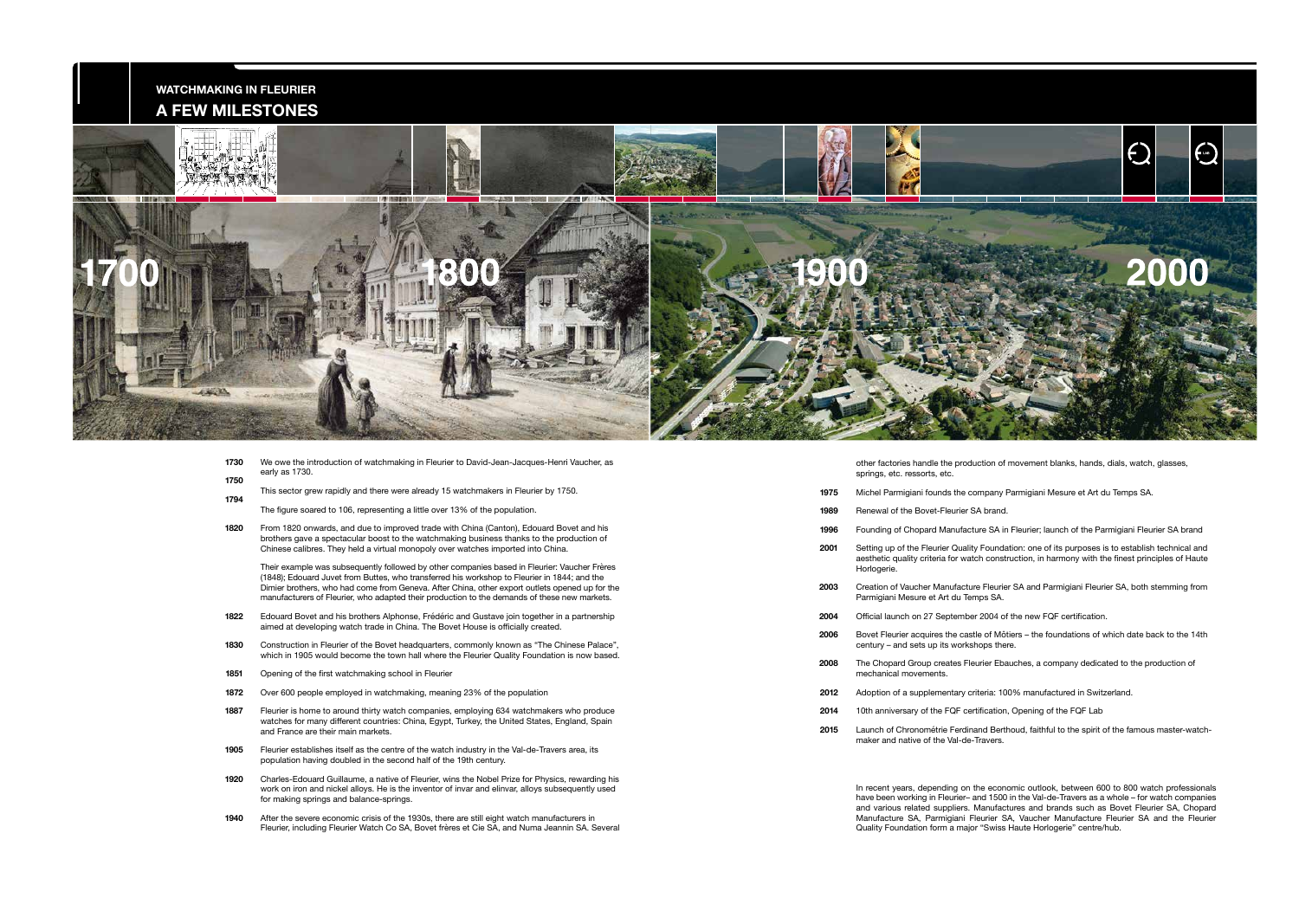A procedure guaranteeing that all the operations of conception, production, assembly and testing of the non-cased-up watch and its components have been performed in Switzerland.

Along with bearing the Fleurier Quality Foundation seal, timepieces having earned the label will be able to carry the inscription "100% manufactured in Switzerland".



The movements are submitted to the entire series of tests in accordance with the ISO-3159 norm. All of the movements submitted for Fleurier Quality certification must have passed the tests.





Specifications define the level of finish required for the movement and its decoration. These were discussed and approved by a group of experts uniting specialists in the areas of research, teaching and production. Compliance with these criteria is verified by a preliminary examination at the stage when the model consists of a kit of parts.

The general principles are notably :

- **Materials**
- **Exclusive finishing**
- **Means**



### **100% manufactured in Switzerland**

### **The movement must be COSC-certified**

### **The movement must have a finish of exclusive aesthetic quality**

The Chronofiable test takes the form of various stages, namely :

- test cycles designed to measure the pull-and-push forces on the stem,
- test cycles designed to measure the forces exerted on the pushbuttons (chronograph controls, correctors, etc.) and the turning bezel,
- an ageing cycle,
- tests of reactions to magnetic fields,
- shock-resistance tests using a heavy pendulum or striker, except for delicate complications,
- 
- 



- water-resistance test.

The watch, in its final form, undergoes a last test on the Fleuritest simulator.

A 24-hour operating test is conducted on the robotics simulator, which recreates the movements of a nycthemeral cycle, alternating between active or extremely active phases and calmer ones. Variations in rate are analysed by means of an artificial vision system using digital cameras.

> **FOF** La haute horlogerie certifiée



Fully computer-controlled and synchronised by GPS, the machine observes the time as will the future wearer, but with greater acuity.

The precision of the watch must fall within the range of 0 to +5 seconds per day. At the end of the test, if the watch has passed, a certificate is issued for each watch, specifying the individual number on the movement and the case.

The watch is then entitled to the certification

## **The watch must have passed the Chronofiable test**

## **The rate of the finished watch must be certified by the Fleuritest**

#### **FQF LA HAUTE HORLOGERIE CERTIFIÉ CONDITIONS FOR OBTAINING THE FQF CERTIFICATION**